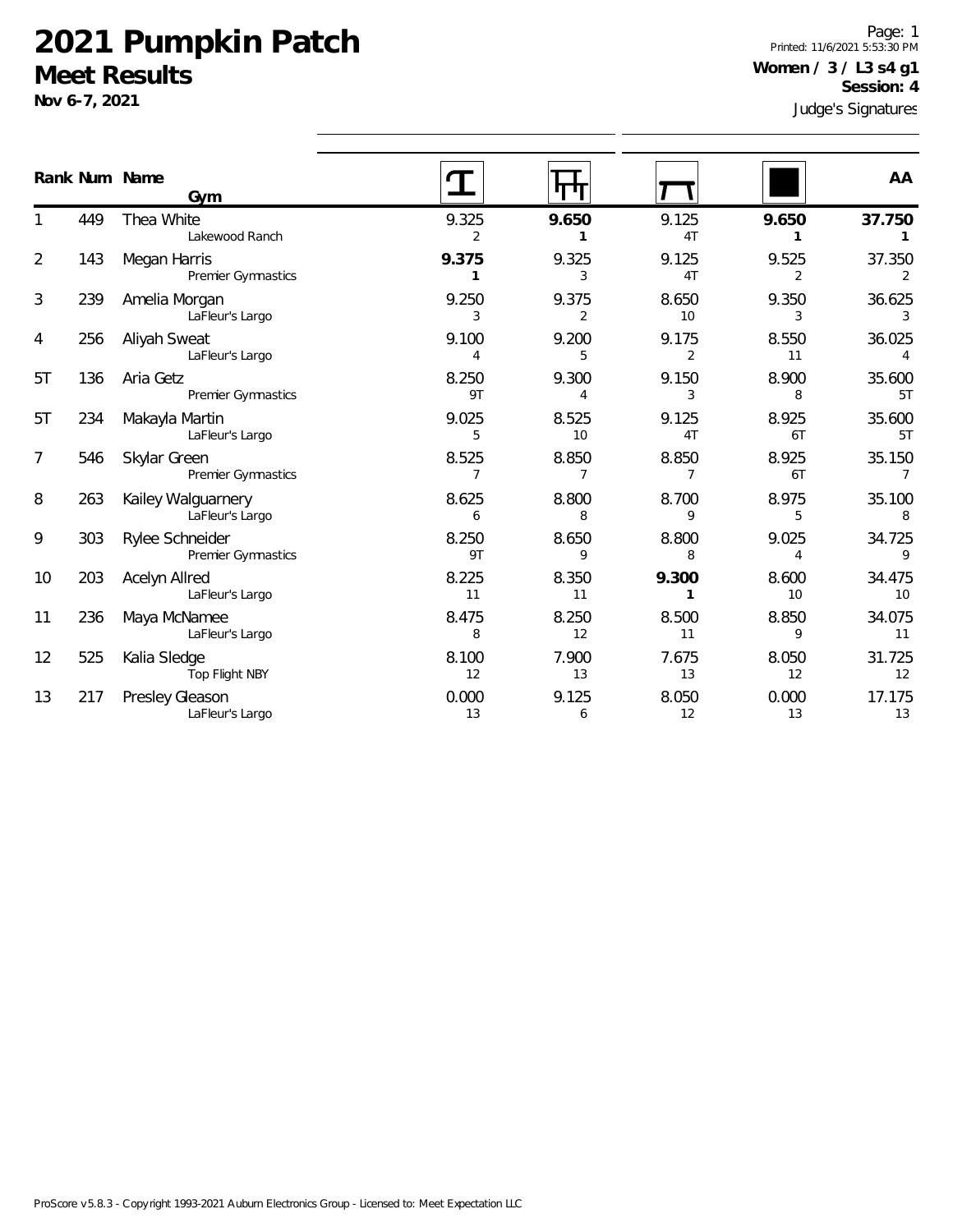Stars

OG

458 Anabel Diaz

**Nov 6-7,** 

8

13

Page: 1 Printed: 11/6/2021 5:53:31 PM **Women / 3 / L3 s4 g2 Session: 4**

|                | Nov 6-7, 2021 |                                        | Judge's Signatures      |                         |                         |                         |              |
|----------------|---------------|----------------------------------------|-------------------------|-------------------------|-------------------------|-------------------------|--------------|
|                |               | Rank Num Name<br>Gym                   |                         | <b>ulu</b>              |                         |                         | AA           |
|                | 325           | Campbell Bond<br><b>TBT</b>            | 9.625<br>1              | 9.625                   | 9.375<br>3              | 9.500<br>$\overline{2}$ | 38.125       |
| $\overline{2}$ | 430           | Olivia Moser<br>Lakewood Ranch         | 9.175<br>5              | 9.475<br>$\overline{2}$ | 9.725<br>1              | 9.575<br>1              | 37.950<br>2  |
| 3              | 214           | Kori Eichstaedt<br>LaFleur's Largo     | 9.475<br>2              | 9.025<br>6T             | 9.225<br>4              | 8.875<br>8T             | 36.600       |
| 4              | 254           | Giulianna Spence<br>LaFleur's Largo    | 9.300<br>3              | 9.100<br>5              | 8.650<br>8              | 9.050<br>5T             | 36.100<br>4  |
| 5              | 363           | Alicia Carrera<br><b>Stars</b>         | 8.950<br>9              | 9.425<br>3              | 8.575<br>9              | 9.050<br>5T             | 36.000<br>5  |
| 6              | 472           | Mya Shipp<br>OG                        | 9.125<br>$\overline{7}$ | 8.875<br>8              | 8.850<br>6              | 9.050<br>5T             | 35.900<br>6  |
| 7              | 453           | Erika Banegas<br>OG                    | 9.150<br>6              | 8.650<br>10             | 8.750<br>7              | 9.225<br>3              | 35.775<br>7  |
| 8              | 505           | Braylynn Perdomo<br>Tumblebees Jupiter | 9.025<br>8              | 8.825<br>9              | 9.450<br>$\overline{2}$ | 8.400<br>12             | 35.700<br>8  |
| 9              | 366           | Lexy Clarke<br><b>Stars</b>            | 8.775<br>11             | 8.400<br>12             | 9.025<br>5              | 9.200<br>4              | 35.400<br>9  |
| 10             | 376           | Isadora Kirtz<br><b>Stars</b>          | 9.200<br>4              | 8.600<br>11             | 8.175<br>12             | 8.875<br>8T             | 34.850<br>10 |
| 11             | 266           | Brynn Zehnder<br>LaFleur's Largo       | 8.425<br>13             | 9.025<br>6T             | 8.300<br>11             | 8.875<br>8T             | 34.625<br>11 |
| 12             | 384           | Nina Neill                             | 8.650                   | 9.275                   | 8.150                   | 8.475                   | 34.550       |

12 4 13 11 12

8.900 8.100 8.550 8.050 33.600 10 13 10 13 13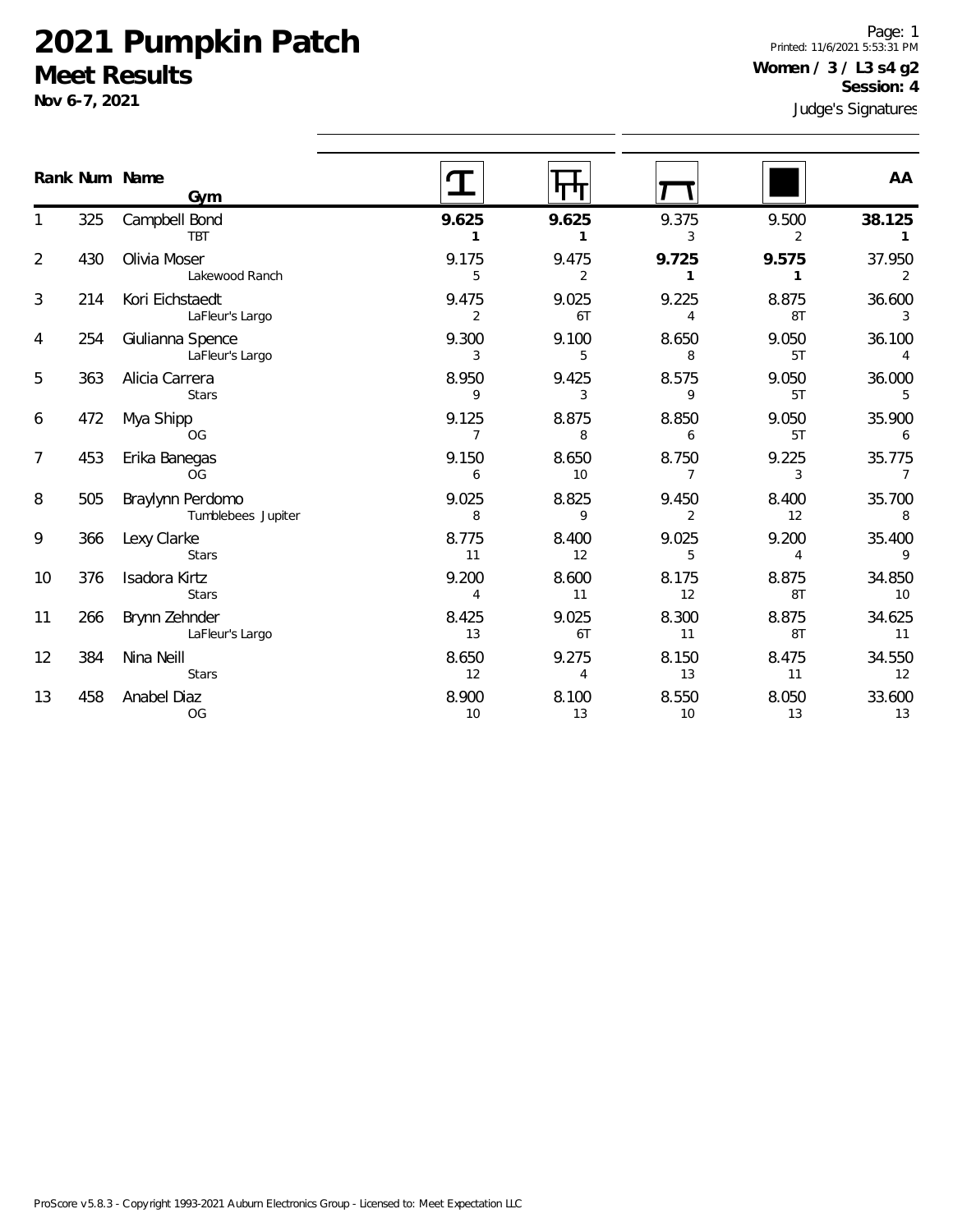**Nov 6-7, 2021**

1

2

3

4

5

6

7

8

9

10

11

12

13

470 Alejandra Rivera

OG

Jres Page: 1 Printed: 11/6/2021 5:53:33 PM **Women / 3 / L3 s4 g3 Session: 4**

|    | Nov 6-7, 2021 |                                          |                         |             |              |             | Judge's Signature        |  |
|----|---------------|------------------------------------------|-------------------------|-------------|--------------|-------------|--------------------------|--|
|    |               | Rank Num Name<br>Gym                     | T                       | पण          |              |             | AA                       |  |
| 1  | 407           | Jasmine Daniels<br>Lakewood Ranch        | 9.850                   | 9.750<br>1  | 9.500<br>2   | 9.675       | 38.775<br>$\mathbf{1}$   |  |
| 2  | 327           | Sloane Brockway<br><b>TBT</b>            | 9.375<br>2T             | 9.600<br>2  | 9.450<br>3   | 9.600<br>2  | 38.025<br>2              |  |
| 3  | 444           | <b>Phoenix Santos</b><br>Lakewood Ranch  | 9.375<br>2T             | 9.225<br>6  | 9.650        | 9.425<br>4  | 37.675<br>3              |  |
| 4  | 342           | Lennon Edson<br><b>TBT</b>               | 9.300<br>4              | 9.325<br>3T | 9.400        | 9.325<br>5  | 37.350<br>4              |  |
| 5  | 210           | Olivia Campbell<br>LaFleur's Largo       | 9.250<br>5              | 9.325<br>3T | 9.050        | 9.200<br>6  | 36.825<br>5              |  |
| 6  | 300           | Estefanía Sánchez<br>ACE                 | 9.175<br>6              | 9.250<br>5  | 8.900<br>8   | 9.025<br>8T | 36.350<br>6              |  |
| 7  | 230           | Ava Labonte<br>LaFleur's Largo           | 8.950<br>8              | 8.175<br>12 | 9.275<br>5   | 9.500<br>3  | 35.900<br>$\overline{7}$ |  |
| 8  | 225           | Finleigh Henry-DeBell<br>LaFleur's Largo | 8.975<br>$\overline{7}$ | 9.200<br>7  | 8.600<br>12T | 9.025<br>8T | 35.800<br>8              |  |
| 9  | 180           | Gabriella Salazar<br>Premier Gymnastics  | 8.750<br>10             | 8.700<br>9  | 9.075<br>6   | 9.050<br>7  | 35.575<br>9              |  |
| 10 | 365           | Makaiya Carter<br><b>Stars</b>           | 8.700<br>11             | 8.850<br>8  | 8.600<br>12T | 8.875<br>11 | 35.025<br>10             |  |
| 11 | 212           | Simone Daigneault<br>LaFleur's Largo     | 8.900<br>9              | 8.600<br>11 | 8.800<br>9   | 8.600<br>12 | 34.900<br>11             |  |
| 12 | 466           | Kaylianis Orozco<br>OG                   | 8.550<br>12             | 8.650<br>10 | 8.675<br>11  | 8.950<br>10 | 34.825<br>12             |  |

7.475 8.075 8.750 8.050 32.350 13 13 10 13 13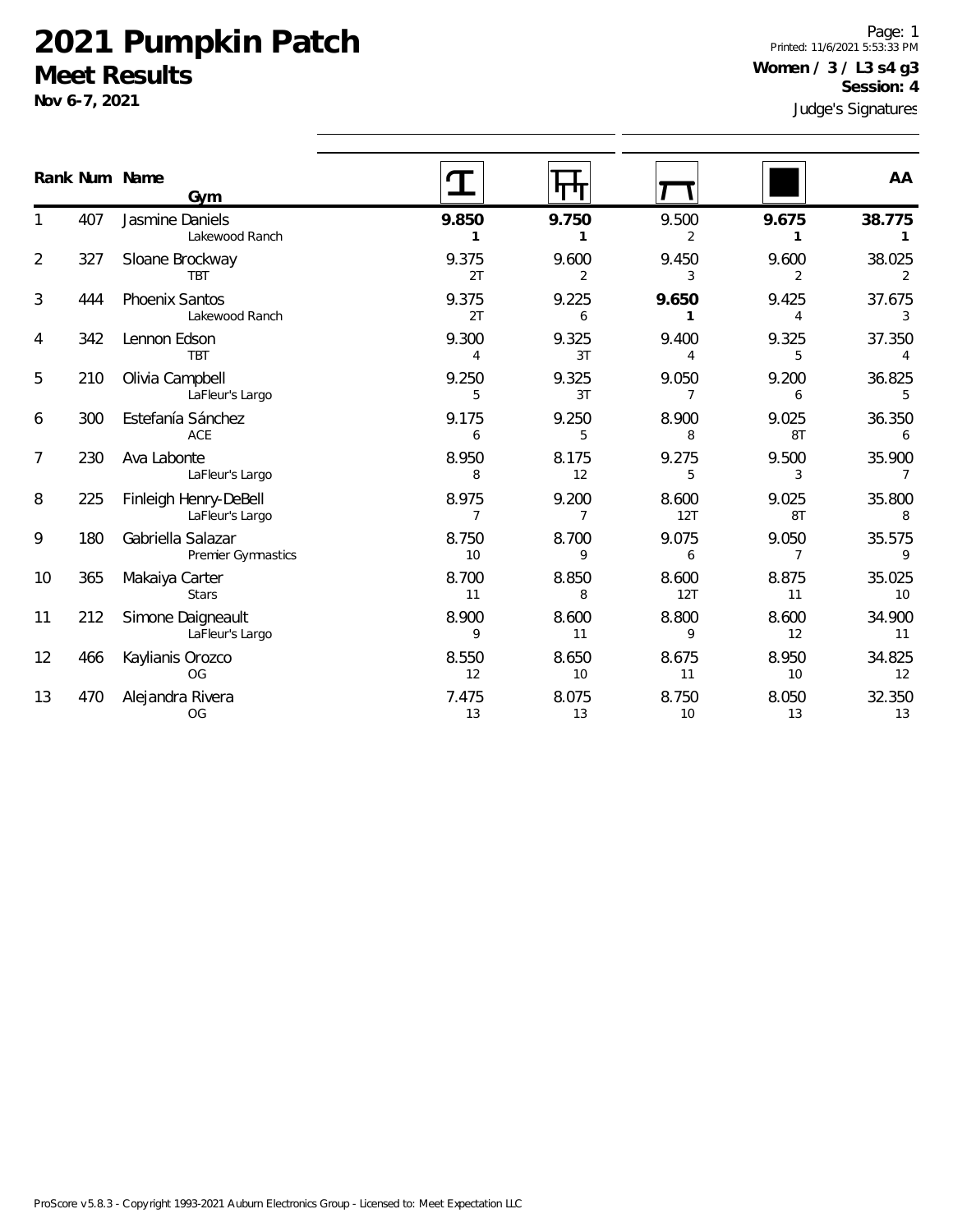**Nov 6-7, 2021**

1

2

3

4

5

6

7T

7T

9

10

11

12

13

240 Stevie Narleski

LaFleur's Largo

Judge's Signatures Page: 1 Printed: 11/6/2021 5:53:35 PM **Women / 3 / L3 s4 g4 Session: 4**

|                |     |                                        |                         |                         |                         |                         | Judge s Signatures       |
|----------------|-----|----------------------------------------|-------------------------|-------------------------|-------------------------|-------------------------|--------------------------|
|                |     | Rank Num Name<br>Gym                   |                         | पाग                     |                         |                         | AA                       |
| 1              | 103 | Leah Alexander<br>Premier Gymnastics   | 9.475<br>1              | 9.350<br>3              | 9.750<br>1T             | 9.425<br>2              | 38.000<br>1              |
| $\overline{2}$ | 395 | Sophia Antipov<br>Lakewood Ranch       | 9.275<br>4T             | 9.650<br>1              | 9.750<br>1 <sub>T</sub> | 9.200<br>4              | 37.875<br>2              |
| 3              | 306 | Alayna Lopez<br><b>ACE</b>             | 9.425<br>3              | 9.225<br>5              | 9.300<br>$\overline{4}$ | 9.525<br>1              | 37.475<br>3              |
| 4              | 301 | Lauren Williams<br>ACE                 | 9.450<br>$\overline{2}$ | 9.550<br>2              | 9.000<br>7T             | 9.250<br>3              | 37.250<br>$\overline{4}$ |
| 5              | 348 | Cali Garbowicz<br><b>TBT</b>           | 9.150<br>8              | 9.050<br>7T             | 9.550<br>3              | 9.175<br>5T             | 36.925<br>5              |
| 6              | 298 | Noriko Sullivan<br>ACE                 | 9.175<br>7              | 9.325<br>$\overline{4}$ | 8.800<br>10T            | 8.800<br>8              | 36.100<br>6              |
| <b>7T</b>      | 231 | Navi Lowe<br>LaFleur's Largo           | 9.275<br>4T             | 8.550<br>11             | 9.275<br>5              | 8.900<br>$\overline{7}$ | 36.000<br>7T             |
| 7 <sub>T</sub> | 251 | Kylie Smalley<br>LaFleur's Largo       | 9.250<br>6              | 9.050<br>7T             | 9.000<br>7T             | 8.700<br>9T             | 36.000<br>7T             |
| 9              | 175 | Sophia Perez<br>Premier Gymnastics     | 8.750<br>11T            | 9.050<br>7T             | 9.100<br>6              | 8.700<br>9T             | 35.600<br>9              |
| 10             | 311 | Giuliana Leyva<br><b>FGTC</b>          | 8.750<br>11T            | 9.200<br>6              | 8.450<br>12             | 9.175<br>5T             | 35.575<br>10             |
| 11             | 222 | Elizabeth Hartney<br>LaFleur's Largo   | 8.125<br>13             | 8.850<br>10             | 8.800<br><b>10T</b>     | 8.300<br>12             | 34.075<br>11             |
| 12             | 483 | Madison Monday<br>Top Flight BobSierra | 8.900<br>10             | 8.050<br>12             | 8.400<br>13             | 8.600<br>11             | 33.950<br>12             |
|                |     |                                        |                         |                         |                         |                         |                          |

9.100 7.900 8.950 7.650 33.600 9 13 9 13 13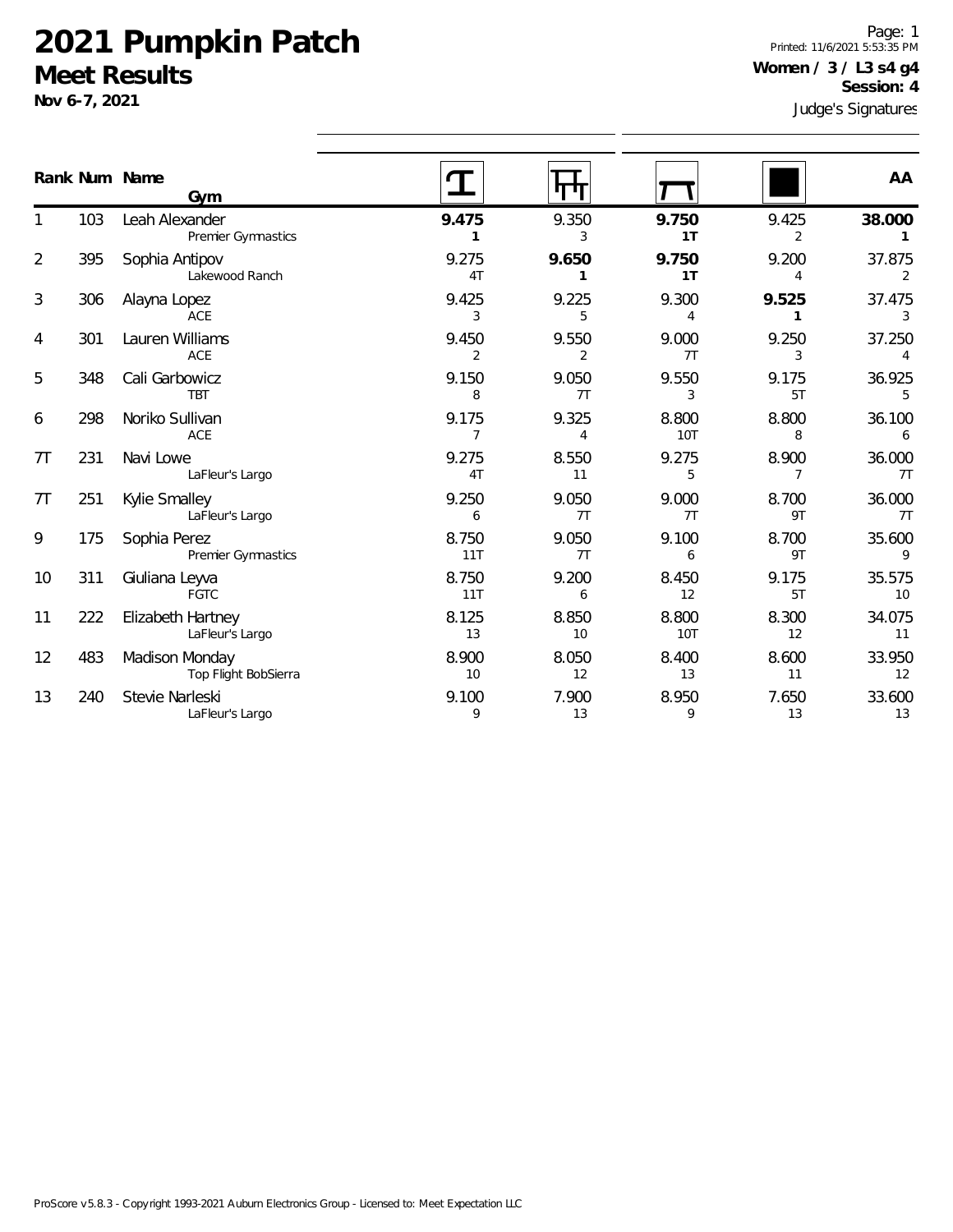FGTC

Stars

OG

LaFleur's Largo

314 Janelle Perez

381 Melany Montoto

471 Alanna Santiago

205 Piper Barnard

**Nov 6-7, 2021**

1

2

3

4

5

6

7T

7T

9

10

11

12

13

Judge's Signatures Page: 1 Printed: 11/6/2021 5:53:37 PM **Women / 3 / L3 s4 g5 Session: 4**

|                |     | Rank Num Name<br>Gym             |             |             |             |                | AA           |
|----------------|-----|----------------------------------|-------------|-------------|-------------|----------------|--------------|
|                | 337 | Scout Douglas<br><b>TBT</b>      | 9.650       | 9.550       | 9.600       | 9.100<br>10T   | 37.900       |
| $\overline{2}$ | 308 | Angelina Fuentes<br><b>FGTC</b>  | 9.400<br>4T | 9.425<br>3T | 9.225<br>5  | 9.500<br>2     | 37.550<br>2  |
| 3              | 322 | Samira Arab<br><b>TBT</b>        | 9.625<br>2  | 9.250<br>10 | 9.375       | 9.100<br>10T   | 37.350       |
| 4              | 318 | Camila Vieta<br>FGTC             | 9.400<br>4T | 9.525<br>2  | 9.450<br>3  | 8.850<br>12    | 37.225<br>4  |
| 5              | 450 | Lilyana Woehle<br>Lakewood Ranch | 9.500<br>3  | 9.375       | 8.850<br>12 | 9.400<br>3     | 37.125<br>5  |
| 6              | 292 | Anna Sclearov<br>ACE             | 9.275<br>8  | 9.400<br>6  | 9.100       | 9.200          | 36.975<br>6  |
| 7Τ             | 359 | Gyanna Van Dusen<br><b>TBT</b>   | 8.850<br>11 | 9.275<br>8T | 9.500<br>2  | 9.300<br>$4^*$ | 36.925<br>7T |
| <b>7T</b>      | 321 | Alexandra Arab<br>TBT            | 9.375<br>6  | 9.425<br>3T | 8.825<br>13 | 9.300<br>$4^*$ | 36.925<br>7T |
| 9              | 238 | Naomi Moore<br>LaFleur's Largo   | 9.050<br>10 | 9.425<br>3T | 9.000<br>9T | 9.300<br>4T    | 36.775<br>9  |
|                |     |                                  |             |             |             |                |              |

9.300 9.125 9.050 9.125 36.600 7 11 8 8T 10

8.350 9.275 9.200 **9.700** 36.525 13 8T 6 **1** 11

9.075 8.700 9.000 9.125 35.900 9 12 9T 8T 12

8.650 8.250 8.900 8.500 34.300 12 13 11 13 13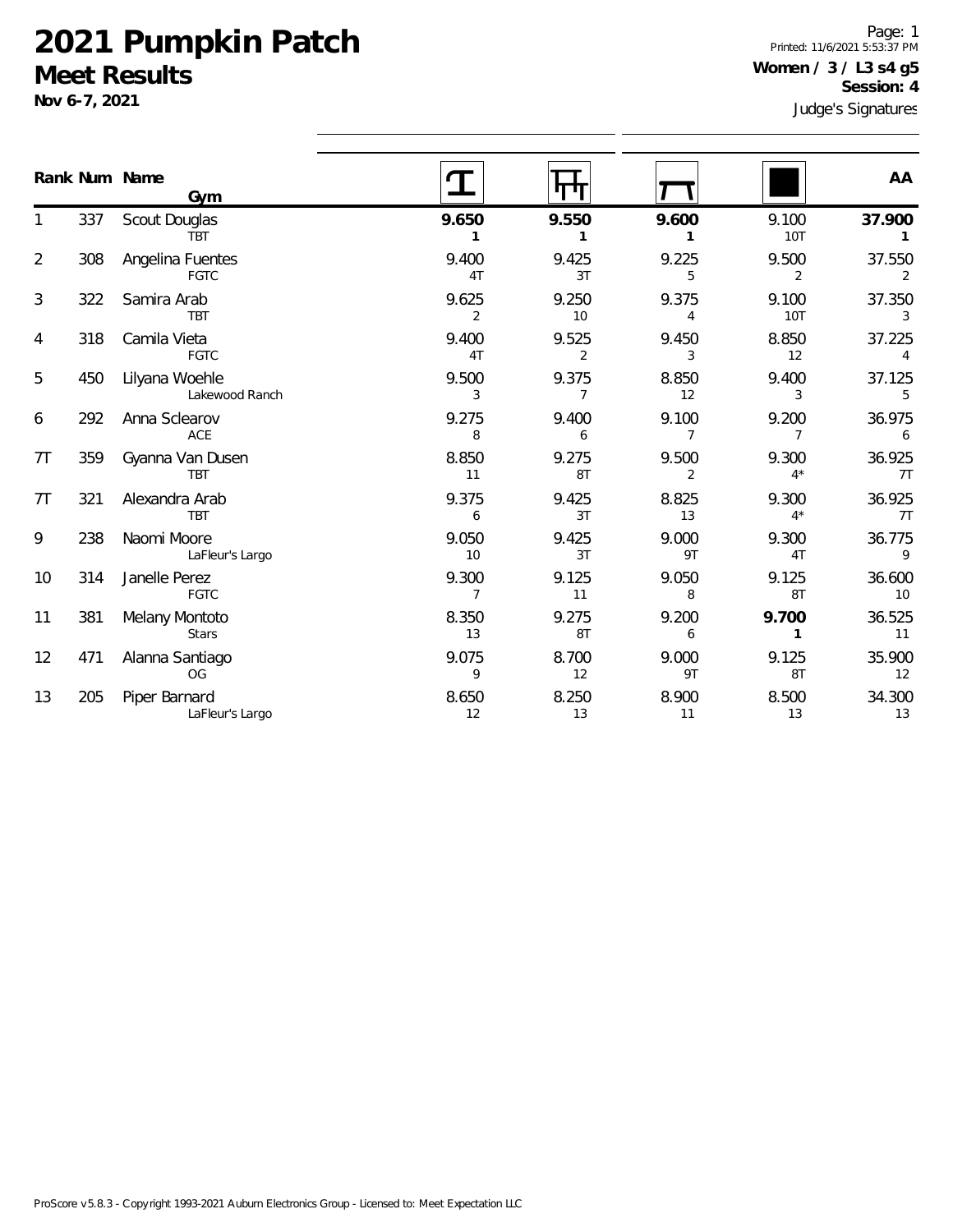**Nov 6-7, 2021**

1

2

3

4

5

6

7

8

9

10

11

Judge's Signatures Page: 1 Printed: 11/6/2021 8:01:43 PM **Women / 3 / L3 s5 g1 Session: 5**

| Rank Num Name  |     | Gym                                           |                         |                         |                         |             | AA           |
|----------------|-----|-----------------------------------------------|-------------------------|-------------------------|-------------------------|-------------|--------------|
|                | 173 | Nicole Panepinto<br><b>Premier Gymnastics</b> | 9.575<br>$\overline{2}$ | 9.575<br>2              | 9.600                   | 9.550       | 38.300       |
| $\overline{2}$ | 358 | Amelia Tiffany<br><b>TBT</b>                  | 9.550<br>3              | 9.600                   | 9.500<br>4T             | 9.400<br>3  | 38.050       |
| 3              | 127 | Kinsley Egbert<br><b>Premier Gymnastics</b>   | 9.600                   | 9.300                   | 9.500<br>4T             | 9.325<br>5  | 37.725<br>3  |
| 4              | 377 | <b>Tess McCauley</b><br><b>Stars</b>          | 9.050<br>8T             | 9.550<br>3              | 9.550<br>3              | 9.450<br>2  | 37.600       |
| 5              | 493 | Nyla Dewsnap<br>Tumblebees Jupiter            | 9.400<br>4              | 9.100<br>9              | 9.225<br>6              | 9.375<br>4  | 37.100<br>5  |
| 6              | 550 | Monica Marissa Braithwaite<br><b>TBT</b>      | 9.200                   | 9.375<br>5              | 9.075<br>8              | 9.125<br>6  | 36.775       |
| 7              | 310 | Nicole Jorge<br><b>FGTC</b>                   | 9.050<br>8T             | 9.450<br>4              | 9.000<br>10             | 9.050<br>7  | 36.550       |
| 8              | 246 | Mackenzie Rood<br>LaFleur's Largo             | 9.375<br>5              | 8.450<br>11             | 9.575<br>$\overline{2}$ | 8.975<br>8  | 36.375       |
| 9              | 191 | Vita Stramowski<br><b>Premier Gymnastics</b>  | 8.825<br>10             | 9.000<br>10             | 9.100<br>7              | 8.875<br>9  | 35.800<br>9  |
| 10             | 272 | Elizabeth Butler<br>ACE                       | 9.225<br>6              | 9.200<br>8              | 8.500<br>11             | 8.850<br>10 | 35.775<br>10 |
| 11             | 269 | Madysen Azbill<br>ACE                         | 8.150<br>11             | 9.225<br>$\overline{7}$ | 9.050<br>9              | 8.525<br>11 | 34.950<br>11 |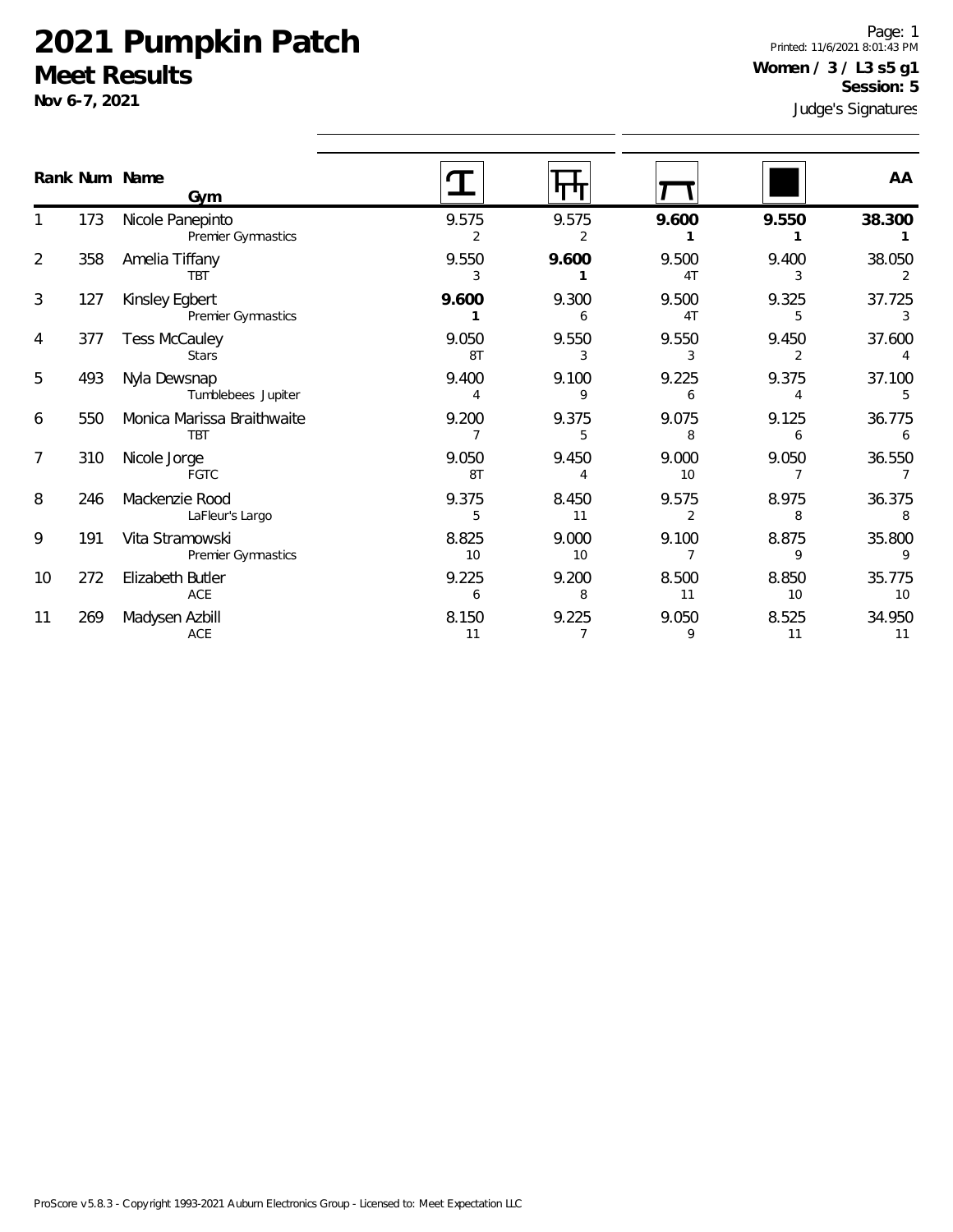**Nov 6-7, 2021**

1

2

3

4

5

6

7

8

9

10

11

Page: 1 Printed: 11/6/2021 8:01:49 PM **Women / 3 / L3 s5 g2 Session: 5**

|                | Nov 6-7, 2021 |                                              |             |                         |             |                         | Judge's Signatures |  |
|----------------|---------------|----------------------------------------------|-------------|-------------------------|-------------|-------------------------|--------------------|--|
|                |               | Rank Num Name<br>Gym                         |             |                         |             |                         | AA                 |  |
|                | 401           | Hannah Bryan<br>Lakewood Ranch               | 9.525<br>1T | 9.550<br>1T             | 9.475       | 9.650                   | 38.200             |  |
| $\overline{2}$ | 309           | Madison Hew<br><b>FGTC</b>                   | 9.350<br>5  | 9.550<br>1T             | 9.000<br>8  | 9.275<br>5              | 37.175<br>2        |  |
| 3              | 147           | Gabriella Klander<br>Premier Gymnastics      | 9.450<br>3T | 9.150<br>5T             | 9.325<br>2T | 9.225<br>6              | 37.150<br>3        |  |
| 4              | 178           | Alexandria Przepis<br>Premier Gymnastics     | 9.200<br>6  | 9.450<br>3              | 9.275<br>4  | 9.075<br>7              | 37.000             |  |
| 5              | 364           | Audrey Carrera<br><b>Stars</b>               | 9.025<br>8  | 9.100<br>7              | 9.150<br>5T | 9.500<br>$\overline{2}$ | 36.775<br>5        |  |
| 6              | 317           | Alexandra Velazquez<br><b>FGTC</b>           | 9.525<br>1T | 8.500<br>11             | 9.325<br>2T | 9.400<br>3T             | 36.750<br>6        |  |
| 7              | 288           | Valentina Ortiz<br>ACE                       | 9.450<br>3T | 9.225<br>$\overline{4}$ | 8.600<br>9  | 8.850<br>8T             | 36.125<br>7        |  |
| 8              | 315           | Ella Simril<br><b>FGTC</b>                   | 9.000<br>9  | 8.875<br>8              | 9.150<br>5T | 8.850<br>8T             | 35.875<br>8        |  |
| 9              | 490           | Maddie Belger<br>Tumblebees Jupiter          | 9.075<br>7  | 8.800<br>9              | 8.350<br>11 | 9.400<br>3T             | 35.625<br>9        |  |
| 10             | 207           | Arwen Bradley<br>LaFleur's Largo             | 8.800<br>10 | 8.775<br>10             | 9.050<br>7  | 8.675<br>11             | 35.300<br>10       |  |
| 11             | 142           | <b>Madeline Harris</b><br>Premier Gymnastics | 8.525<br>11 | 9.150<br>5T             | 8.550<br>10 | 8.750<br>10             | 34.975<br>11       |  |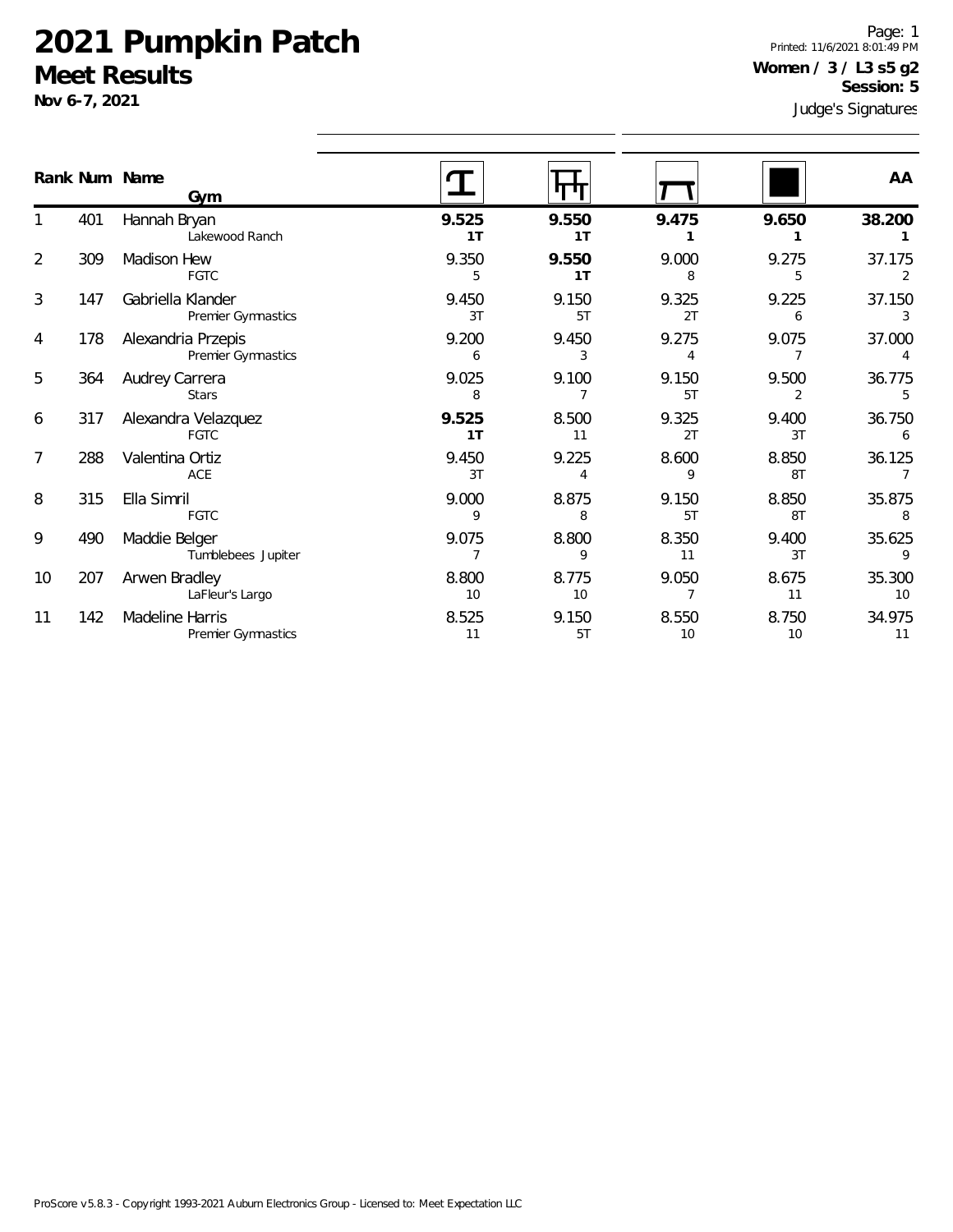Lakewood Ranch

**Nov 6-7, 2021**

1

2

3

4

5

6

7

8

9

10

11

Judge's Signatures Page: 1 Printed: 11/6/2021 8:01:51 PM **Women / 3 / L3 s5 g3 Session: 5**

**1** 8 11 **1** 11

|    |     |                                         |             |             | Judge s Signatures |             |              |  |
|----|-----|-----------------------------------------|-------------|-------------|--------------------|-------------|--------------|--|
|    |     | Rank Num Name<br>Gym                    |             |             |                    |             | AA           |  |
|    | 404 | Alyssa Call<br>Lakewood Ranch           | 9.200<br>6  | 9.650       | 9.600              | 9.525<br>3  | 37.975       |  |
| 2  | 512 | Angeleigh Trevino<br>Tumblebees Jupiter | 9.300<br>3T | 9.050<br>3  | 9.400<br>2         | 9.550<br>2  | 37.300<br>2  |  |
| 3  | 371 | Mackenzie Dingwall<br><b>Stars</b>      | 9.300<br>3T | 9.075<br>2  | 9.250<br>4         | 9.375<br>6  | 37.000<br>3  |  |
| 4  | 507 | Alison Siebrecht<br>Tumblebees Jupiter  | 9.225<br>5  | 8.725       | 9.075<br>6         | 9.475<br>4  | 36.500       |  |
| 5  | 215 | Lyla English-Wikoff<br>LaFleur's Largo  | 9.350<br>2  | 8.825<br>4  | 9.275<br>3         | 8.850<br>9  | 36.300<br>5  |  |
| 6  | 394 | Evie Ward<br><b>Stars</b>               | 8.825<br>9  | 8.775<br>5  | 8.675<br>8         | 9.450<br>5  | 35.725<br>6  |  |
| 7  | 519 | Heather Le<br>Top Flight NBY            | 8.300<br>11 | 8.750<br>6  | 9.100<br>5         | 9.125<br>7T | 35.275       |  |
| 8  | 390 | Mackenzie Silcox<br><b>Stars</b>        | 8.850<br>8  | 7.825<br>10 | 8.925              | 9.125<br>7T | 34.725       |  |
| 9  | 526 | Zoe Sparks<br>Top Flight NBY            | 8.575<br>10 | 8.025<br>9  | 8.600<br>9         | 8.650<br>10 | 33.850<br>9  |  |
| 10 | 518 | Amerie Houck<br>Top Flight NBY          | 9.050       | 7.700<br>11 | 7.050<br>10        | 7.800<br>11 | 31.600<br>10 |  |
| 11 | 434 | Nia Petrova                             | 9.425       | 8.050       | 0.000              | 9.750       | 27.225       |  |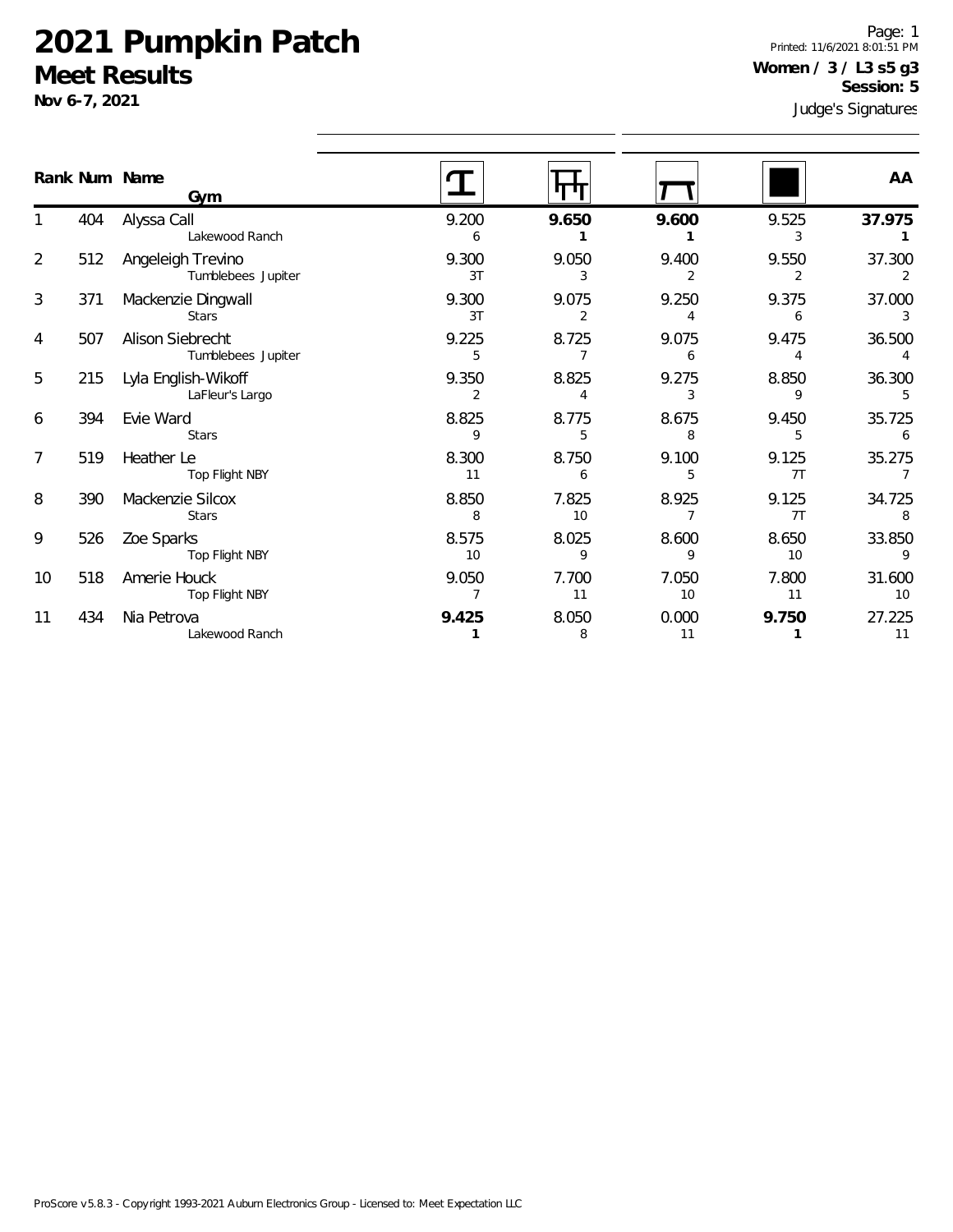**Nov 6-7, 2021**

Judge's Signatures Page: 1 Printed: 11/6/2021 8:01:53 PM **Women / 3 / L3 s5 g4 Session: 5**

|                |     | Rank Num Name<br>Gvm                         |                         |                         |             |                         | AA           |
|----------------|-----|----------------------------------------------|-------------------------|-------------------------|-------------|-------------------------|--------------|
|                | 260 | Mackenzie Tucker<br>LaFleur's Largo          | 9.300<br>5              | 9.525                   | 9.800       | 9.475<br>3T             | 38.100       |
| $\overline{2}$ | 412 | Madison Gendel<br>Lakewood Ranch             | 9.250<br>6              | 9.325<br>4T             | 9.650<br>2  | 9.550                   | 37.775<br>2  |
| 3              | 400 | Layla Brunner<br>Lakewood Ranch              | 9.375<br>4              | 9.350<br>3              | 9.525<br>4  | 9.500<br>$\overline{2}$ | 37.750<br>3  |
| 4              | 346 | Evelyn Gaffney<br><b>TBT</b>                 | 9.550<br>1 <sub>T</sub> | 9.275<br>6              | 9.325       | 9.325<br>5              | 37.475<br>4  |
| 5              | 204 | Amelia Baraskowronek<br>LaFleur's Largo      | 9.225                   | 9.325<br>4T             | 9.625<br>3  | 9.200<br>7T             | 37.375<br>5  |
| 6              | 219 | Saige Griffin<br>LaFleur's Largo             | 9.475<br>3              | 9.125<br>7              | 9.450<br>5  | 9.250<br>6              | 37.300<br>6  |
| $\overline{7}$ | 235 | Giselle Martin-Venancio<br>LaFleur's Largo   | 8.950<br>9              | 9.400<br>$\overline{2}$ | 9.300<br>8T | 9.025<br>9              | 36.675       |
| 8              | 416 | Lola Harris<br>Lakewood Ranch                | 9.550<br>1T             | 8.875<br>10             | 8.700<br>11 | 9.475<br>3T             | 36.600<br>8  |
| 9              | 129 | Kailani Escobar<br><b>Premier Gymnastics</b> | 9.125<br>8              | 8.700<br>11             | 9.300<br>8T | 9.200<br>7T             | 36.325<br>9  |
| 10             | 162 | Sasha Montanus<br>Premier Gymnastics         | 8.650<br>11             | 8.900<br>9              | 9.400<br>6  | 8.975<br>10             | 35.925<br>10 |
| 11             | 216 | Emma Floener<br>LaFleur's Largo              | 8.750<br>10             | 9.100<br>8              | 8.775<br>10 | 8.825<br>11             | 35.450<br>11 |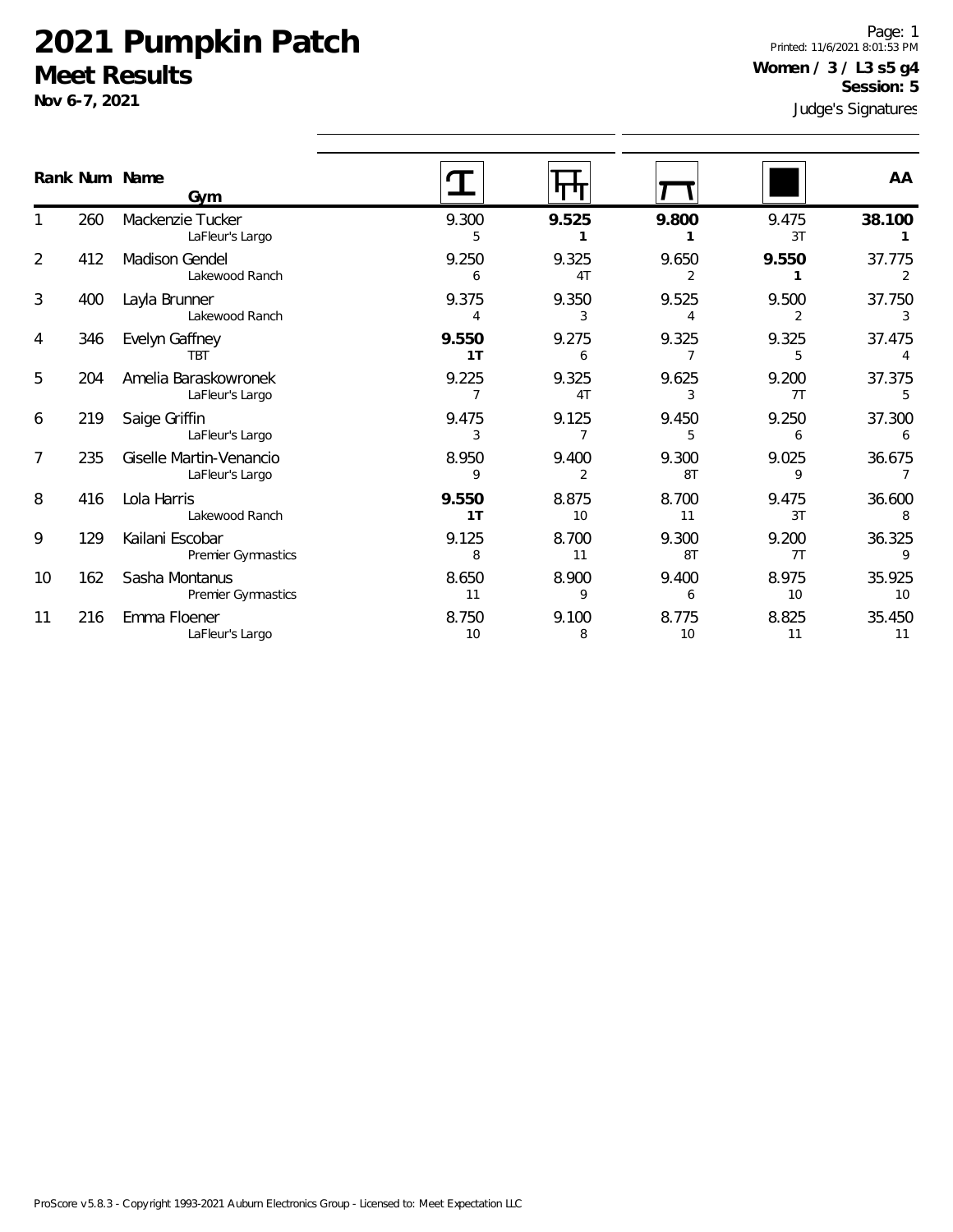# **2021 Pumpkin Patch**

## **Team Results**

**Nov 6-7, 2021**

| Rank | Gym                | Team | Score   |              |             |             |             |
|------|--------------------|------|---------|--------------|-------------|-------------|-------------|
| 1    | <b>FGTC</b>        | S    | 113.025 | 28.325<br>1T | 28.525      | 28.000<br>2 | 28.175<br>2 |
| 2    | ACE                | S    | 112.025 | 28.325<br>1T | 28.275<br>2 | 27.450<br>3 | 27.975<br>3 |
| 3    | Tumblebees Jupiter | S    | 111.400 | 27.925       | 26.975      | 28.075      | 28.425      |